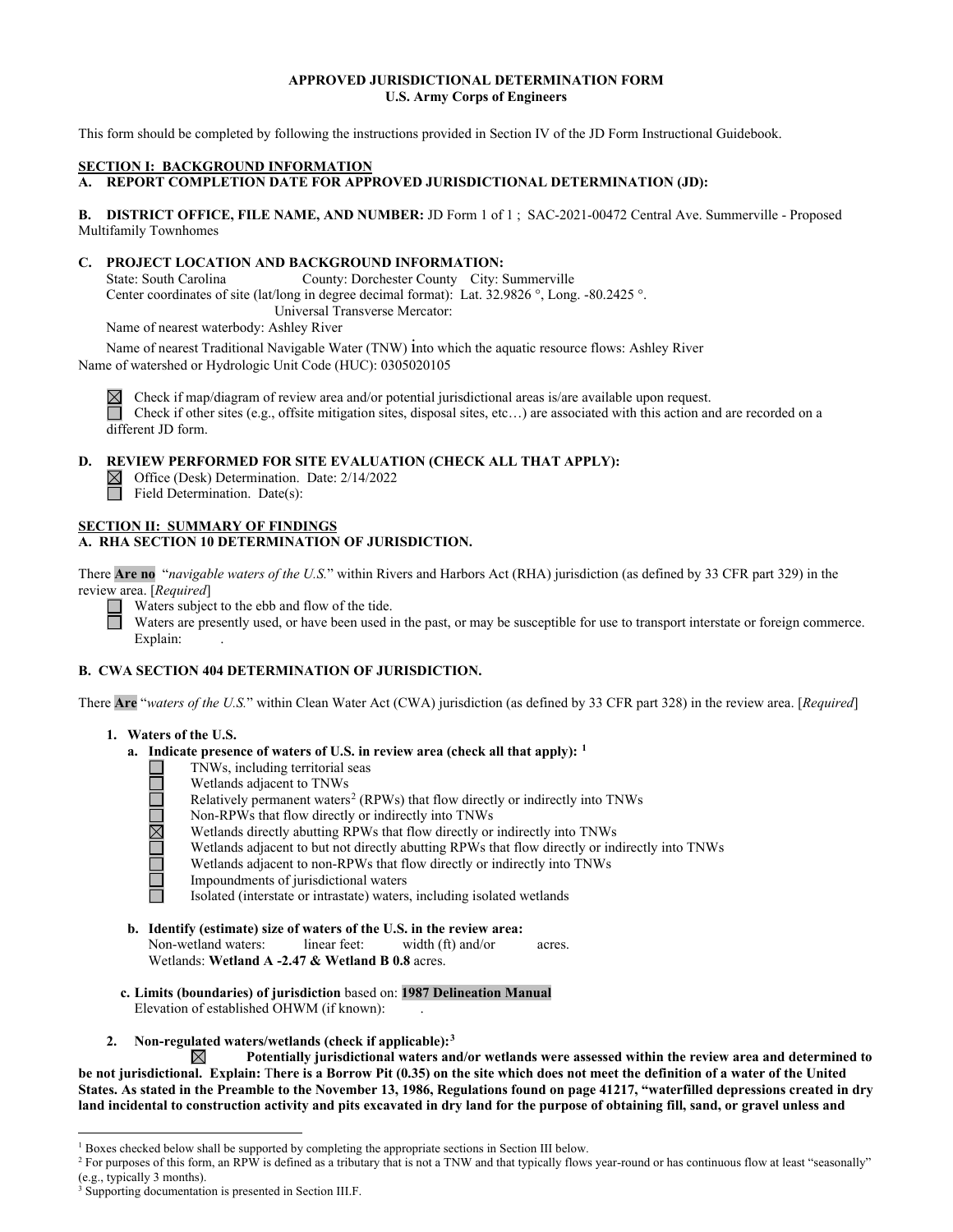**until the construction or excavation operation is abandoned and the resulting body of water meets the definition of waters of the United States." For these reasons, the borrow pit is determined to be non-jurisdictional and not regulated by Section 404 of the CWA.** 

#### **SECTION III: CWA ANALYSIS**

#### **A. TNWs AND WETLANDS ADJACENT TO TNWs**

 **and Section III.D.1.; otherwise, see Section III.B below**. **The agencies will assert jurisdiction over TNWs and wetlands adjacent to TNWs. If the aquatic resource is a TNW, complete Section III.A.1 and Section III.D.1. only; if the aquatic resource is a wetland adjacent to a TNW, complete Sections III.A.1 and 2** 

#### **1. TNW**

Identify TNW: .

Summarize rationale supporting determination:  $\qquad \qquad$ .

## **2. Wetland adjacent to TNW**

Summarize rationale supporting conclusion that wetland is "adjacent": .

# **B. CHARACTERISTICS OF TRIBUTARY (THAT IS NOT A TNW) AND ITS ADJACENT WETLANDS (IF ANY):**

**This section summarizes information regarding characteristics of the tributary and its adjacent wetlands, if any, and it helps determine whether or not the standards for jurisdiction established under Rapanos have been met.** 

skip to Section III.D.4. **The agencies will assert jurisdiction over non-navigable tributaries of TNWs where the tributaries are "relatively permanent waters" (RPWs), i.e. tributaries that typically flow year-round or have continuous flow at least seasonally (e.g., typically 3 months). A wetland that directly abuts an RPW is also jurisdictional. If the aquatic resource is not a TNW, but has year-round (perennial) flow, skip to Section III.D.2. If the aquatic resource is a wetland directly abutting a tributary with perennial flow,** 

**skip to Section III.D.4. A wetland that is adjacent to but that does not directly abut an RPW requires a significant nexus evaluation. Corps districts and EPA regions will include in the record any available information that documents the existence of a significant nexus between a relatively permanent tributary that is not perennial (and its adjacent wetlands if any) and a traditional navigable water, even though a significant nexus finding is not required as a matter of law.** 

 **If the waterbody[4](#page-1-0) is not an RPW, or a wetland directly abutting an RPW, a JD will require additional data to determine if the consider the tributary in combination with all of its adjacent wetlands. This significant nexus evaluation that combines, for analytical purposes, the tributary and all of its adjacent wetlands is used whether the review area identified in the JD request is the tributary, Section III.B.2 for any onsite wetlands, and Section III.B.3 for all wetlands adjacent to that tributary, both onsite**  and offsite. The determination whether a significant nexus exists is determined in Section III.C below.<br>1. Characteristics of non-TNWs that flow directly or indirectly into TNW **waterbody has a significant nexus with a TNW. If the tributary has adjacent wetlands, the significant nexus evaluation must the tributary, or its adjacent wetlands, or both. If the JD covers a tributary with adjacent wetlands, complete Section III.B.1 for** 

- - **(i) General Area Conditions:**

| Watershed size:          | <b>Pick List</b> |        |
|--------------------------|------------------|--------|
| Drainage area:           | <b>Pick List</b> |        |
| Average annual rainfall: |                  | inches |
| Average annual snowfall: |                  | inches |

# **(ii) Physical Characteristics:**

■ Tributary flows through **Pick List** tributaries before entering TNW. □ Tributary flows through **Pick List** tributaries before entering TNW. Project waters are **Pick List** river miles from TNW. (a) Relationship with TNW:  $\Box$  Tributary flows directly into TNW.

Project waters are Pick List river miles from TNW. Project waters are **Pick List** river miles from RPW. Project waters are **Pick List** aerial (straight) miles from TNW. Project waters are **Pick List** aerial (straight) miles from RPW. Project waters cross or serve as state boundaries. Explain:

<span id="page-1-0"></span><sup>4</sup> Note that the Instructional Guidebook contains additional information regarding swales, ditches, washes, and erosional features generally and in the arid **West**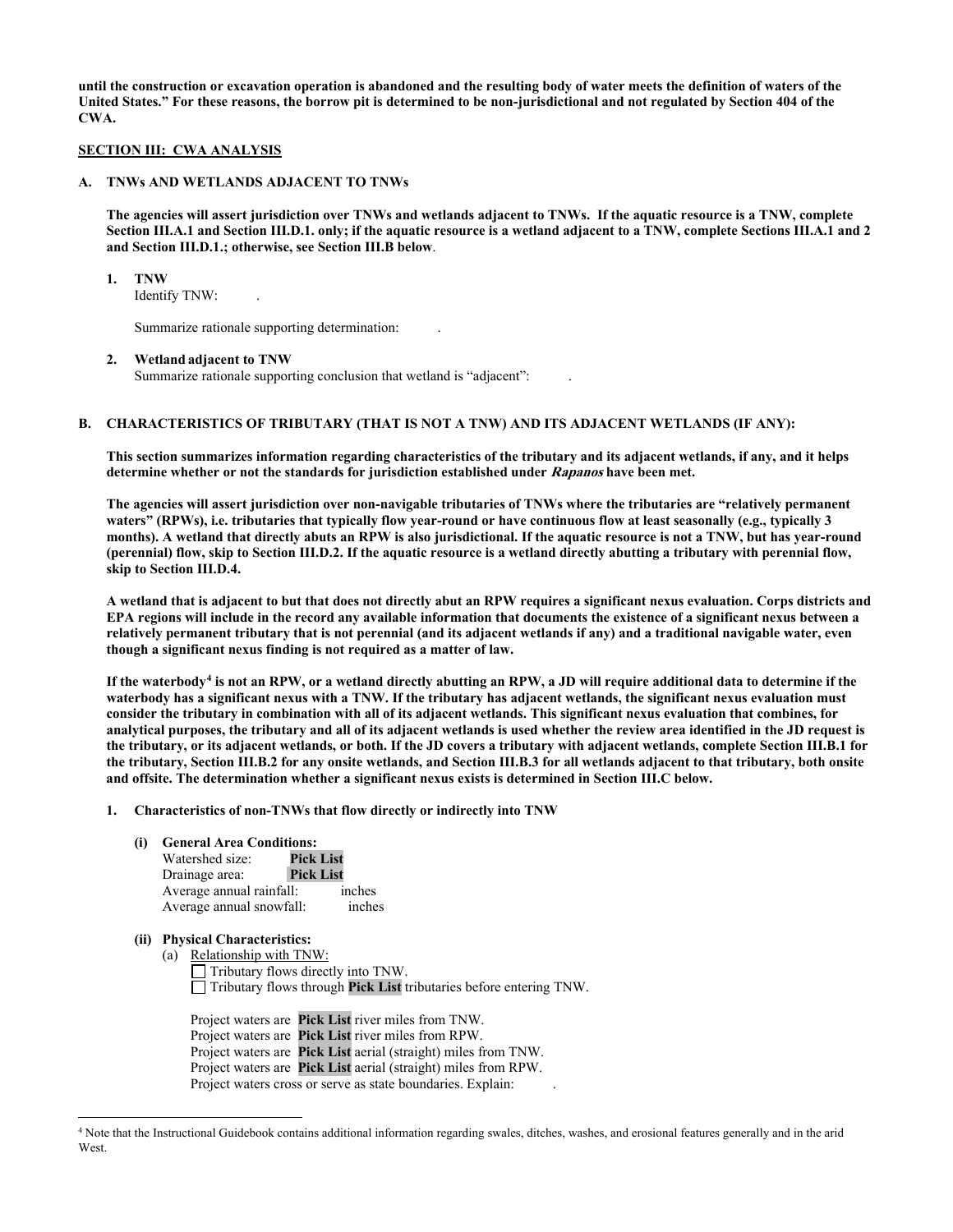|  | Identify flow route to TNW <sup>5</sup> :<br>Tributary stream order, if known:                                                                                                                                                                                                                                                                                                                                                                                                                                                                                                                                                            |
|--|-------------------------------------------------------------------------------------------------------------------------------------------------------------------------------------------------------------------------------------------------------------------------------------------------------------------------------------------------------------------------------------------------------------------------------------------------------------------------------------------------------------------------------------------------------------------------------------------------------------------------------------------|
|  | (b) General Tributary Characteristics (check all that apply):<br>Tributary is:<br>Natural<br>Artificial (man-made). Explain:<br>Manipulated (man-altered). Explain:                                                                                                                                                                                                                                                                                                                                                                                                                                                                       |
|  | Tributary properties with respect to top of bank (estimate):<br>Average width:<br>feet<br>Average depth:<br>feet<br>Average side slopes: Pick List.                                                                                                                                                                                                                                                                                                                                                                                                                                                                                       |
|  | Primary tributary substrate composition (check all that apply):<br>Silts<br>Sands<br>Concrete<br>Cobbles<br>Muck<br>Gravel<br>Vegetation. Type/% cover:<br>Bedrock<br>Other. Explain:                                                                                                                                                                                                                                                                                                                                                                                                                                                     |
|  | Tributary condition/stability [e.g., highly eroding, sloughing banks]. Explain:<br>Presence of run/riffle/pool complexes. Explain:<br>Tributary geometry: Pick List<br>Tributary gradient (approximate average slope):<br>$\frac{0}{0}$                                                                                                                                                                                                                                                                                                                                                                                                   |
|  | $(c)$ Flow:<br>Tributary provides for: Pick List<br>Estimate average number of flow events in review area/year: Pick List<br>Describe flow regime:<br>Other information on duration and volume:<br>Surface flow is: Pick List. Characteristics:                                                                                                                                                                                                                                                                                                                                                                                           |
|  | Subsurface flow: Pick List. Explain findings:<br>$\Box$ Dye (or other) test performed:                                                                                                                                                                                                                                                                                                                                                                                                                                                                                                                                                    |
|  | Tributary has (check all that apply):<br>□ Bed and banks<br>OHWM <sup>6</sup> (check all indicators that apply):<br>clear, natural line impressed on the bank<br>the presence of litter and debris<br>changes in the character of soil<br>destruction of terrestrial vegetation<br>the presence of wrack line<br>shelving<br>vegetation matted down, bent, or absent<br>sediment sorting<br>leaf litter disturbed or washed away<br>scour<br>sediment deposition<br>multiple observed or predicted flow events<br>abrupt change in plant community<br>water staining<br>other (list):<br>$\Box$ Discontinuous OHWM. <sup>7</sup> Explain: |
|  | If factors other than the OHWM were used to determine lateral extent of CWA jurisdiction (check all that apply):<br>$\Box$ High Tide Line indicated by:<br>Mean High Water Mark indicated by:<br>oil or scum line along shore objects<br>survey to available datum;<br>fine shell or debris deposits (foreshore)<br>physical markings;<br>vegetation lines/changes in vegetation types.<br>physical markings/characteristics<br>tidal gauges<br>other (list):                                                                                                                                                                             |
|  | (iii) Chemical Characteristics:                                                                                                                                                                                                                                                                                                                                                                                                                                                                                                                                                                                                           |

 Explain: . Characterize tributary (e.g., water color is clear, discolored, oily film; water quality; general watershed characteristics, etc.).

<span id="page-2-2"></span><span id="page-2-1"></span><span id="page-2-0"></span><sup>&</sup>lt;sup>5</sup> Flow route can be described by identifying, e.g., tributary a, which flows through the review area, to flow into tributary b, which then flows into TNW.<br><sup>6</sup>A natural or man-made discontinuity in the OHWM does not neces the OHWM has been removed by development or agricultural practices). Where there is a break in the OHWM that is unrelated to the waterbody's flow regime (e.g., flow over a rock outcrop or through a culvert), the agencies will look for indicators of flow above and below the break. 7 Ibid.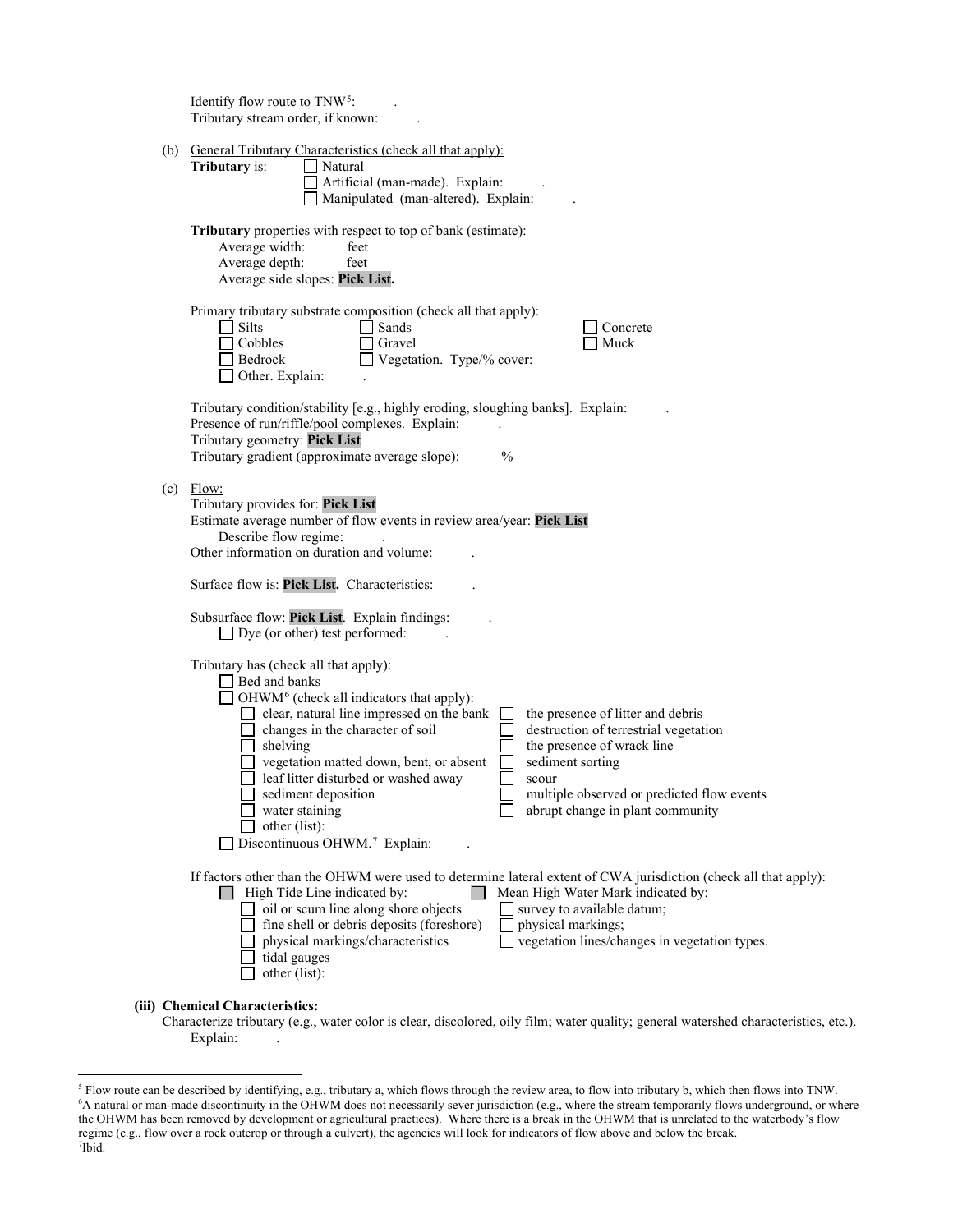Identify specific pollutants, if known: .

#### **(iv) Biological Characteristics. Channel supports (check all that apply):**

- □  $\Box$  Riparian corridor. Characteristics (type, average width):
- $\Box$  Wetland fringe. Characteristics:  $\Box$ .
- □ Habitat for:
	- Federally Listed species. Explain findings: .
	- □ Federally Eisted species. Explain findings.<br>□ Fish/spawn areas. Explain findings:
	- □ Than spawn areas. Explain findings.<br>□ Other environmentally-sensitive species. Explain findings: □
	- □ Aquatic/wildlife diversity. Explain findings: .

#### **2. Characteristics of wetlands adjacent to non-TNW that flow directly or indirectly into TNW**

#### **(i) Physical Characteristics:**

- (a) General Wetland Characteristics:
	- Properties: Wetland size: acres Wetland type. Explain: Wetland quality. Explain: Project wetlands cross or serve as state boundaries. Explain: .
- (b) General Flow Relationship with Non-TNW: Flow is: Pick List. Explain:

Surface flow is**: Pick List**  Characteristics: .

□ Dye (or other) test performed: . Subsurface flow: **Pick List**. Explain findings: .

- (c) Wetland Adjacency Determination with Non-TNW:
	- $\Box$  Directly abutting
	- □ Directly abutting<br>□ Not directly abutting
	- $\Box$  Not different wetland hydrologic connection. Explain: .
		- 는 ' Ecological connection. Explain:
		- □ Separated by berm/barrier. Explain: .

#### (d) Proximity (Relationship) to TNW

Project wetlands are **Pick List** river miles from TNW. Project waters are **Pick List** aerial (straight) miles from TNW. Flow is from: **Pick List.**  Estimate approximate location of wetland as within the **Pick List** floodplain.

#### **(ii) Chemical Characteristics:**

 Characterize wetland system (e.g., water color is clear, brown, oil film on surface; water quality; general watershed characteristics; etc.). Explain: . Identify specific pollutants, if known: .

#### **(iii) Biological Characteristics. Wetland supports (check all that apply):**

- $\Box$  Riparian buffer. Characteristics (type, average width):
- 는 . Vegetation type/percent cover. Explain: .
- □ Habitat for:
	- Federally Listed species. Explain findings:
	- □ Federary Ersted species. Explain findings.<br>□ Fish/spawn areas. Explain findings:
	- □ Fish/spawn areas. Explain midings.<br>□ Other environmentally-sensitive species. Explain findings: a)
	- □ Aquatic/wildlife diversity. Explain findings: .

# **3. Characteristics of all wetlands adjacent to the tributary (if any)**

All wetland(s) being considered in the cumulative analysis: **Pick List** 

Approximately ( ) acres in total are being considered in the cumulative analysis.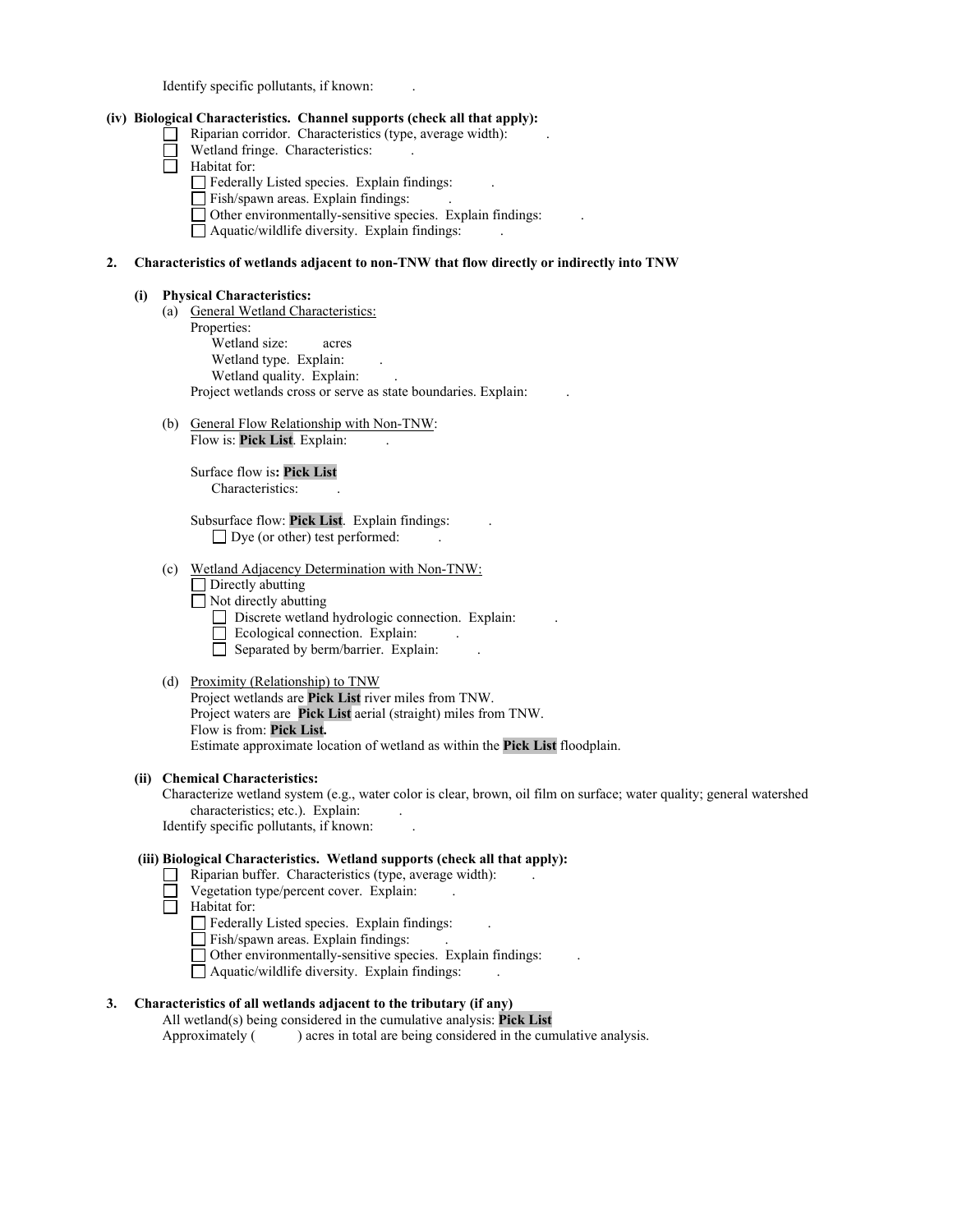For each wetland, specify the following:

Directly abuts? (Y/N) Size (in acres) Directly abuts? (Y/N) Size (in acres)

Summarize overall biological, chemical and physical functions being performed: .

#### **C. SIGNIFICANT NEXUS DETERMINATION**

 **of a TNW. For each of the following situations, a significant nexus exists if the tributary, in combination with all of its adjacent A significant nexus analysis will assess the flow characteristics and functions of the tributary itself and the functions performed by any wetlands adjacent to the tributary to determine if they significantly affect the chemical, physical, and biological integrity wetlands, has more than a speculative or insubstantial effect on the chemical, physical and/or biological integrity of a TNW. Considerations when evaluating significant nexus include, but are not limited to the volume, duration, and frequency of the flow of water in the tributary and its proximity to a TNW, and the functions performed by the tributary and all its adjacent wetlands. It is not appropriate to determine significant nexus based solely on any specific threshold of distance (e.g. between a tributary and its adjacent wetland or between a tributary and the TNW). Similarly, the fact an adjacent wetland lies within or outside of a floodplain is not solely determinative of significant nexus.** 

 **discussed in the Instructional Guidebook. Factors to consider include, for example: Draw connections between the features documented and the effects on the TNW, as identified in the** *Rapanos* **Guidance and** 

- TNWs, or to reduce the amount of pollutants or flood waters reaching a TNW? • Does the tributary, in combination with its adjacent wetlands (if any), have the capacity to carry pollutants or flood waters to
- • Does the tributary, in combination with its adjacent wetlands (if any), provide habitat and lifecycle support functions for fish and other species, such as feeding, nesting, spawning, or rearing young for species that are present in the TNW?
- • Does the tributary, in combination with its adjacent wetlands (if any), have the capacity to transfer nutrients and organic carbon that support downstream foodwebs?
- Does the tributary, in combination with its adjacent wetlands (if any), have other relationships to the physical, chemical, or biological integrity of the TNW?

#### **Note: the above list of considerations is not inclusive and other functions observed or known to occur should be documented below:**

- findings of presence or absence of significant nexus below, based on the tributary itself, then go to Section III.D: . **1. Significant nexus findings for non-RPW that has no adjacent wetlands and flows directly or indirectly into TNWs.** Explain
- **2. Significant nexus findings for non-RPW and its adjacent wetlands, where the non-RPW flows directly or indirectly into TNWs.** Explain findings of presence or absence of significant nexus below, based on the tributary in combination with all of its adjacent wetlands, then go to Section III.D: .
- **3. Significant nexus findings for wetlands adjacent to an RPW but that do not directly abut the RPW.** Explain findings of presence or absence of significant nexus below, based on the tributary in combination with all of its adjacent wetlands, then go to Section III.D:

# **D. DETERMINATIONS OF JURISDICTIONAL FINDINGS. THE SUBJECT WATERS/WETLANDS ARE (CHECK ALL THAT APPLY):**

 **1. TNWs and Adjacent Wetlands.** Check all that apply and provide size estimates in review area: The Thus Separate Contract Contract Contract Contract Contract Contract Contract Contract Contract Contract Contract Contract Contract Contract Contract Contract Contract Contract Contract Contract Contract Contract Contra TNWs: linear feet width (ft), Or, acres.

# **2. RPWs that flow directly or indirectly into TNWs.**

 $\boxtimes$  Tributaries of TNWs where tributaries typically flow year-round are jurisdictional. Provide data and rationale indicating that tributary is perennial: **LiDAR data showed that Wetland A is contiguous with wetlands to north of the subject property, up to and abutting an unnamed tributary of the Ashley River, a TNW. Google Earth street view indicated that the unnamed tributary has bed and bank channel, with perennial flow. According to the United States Geological Service's web-based geographic information system (GIS) application, StreamStats, the tributary has a drainage area of 1,285 acres. The United States Fish and Wildlife Service's (USFWS) National Wetland Inventory (NWI) classifies the tributary as riverine, unknown perennial, unconsolidated bottom, permanently flooded habitat (R5UBH). For these reasons, the tributary was determined to have perennial flow and jurisdictional by definition.**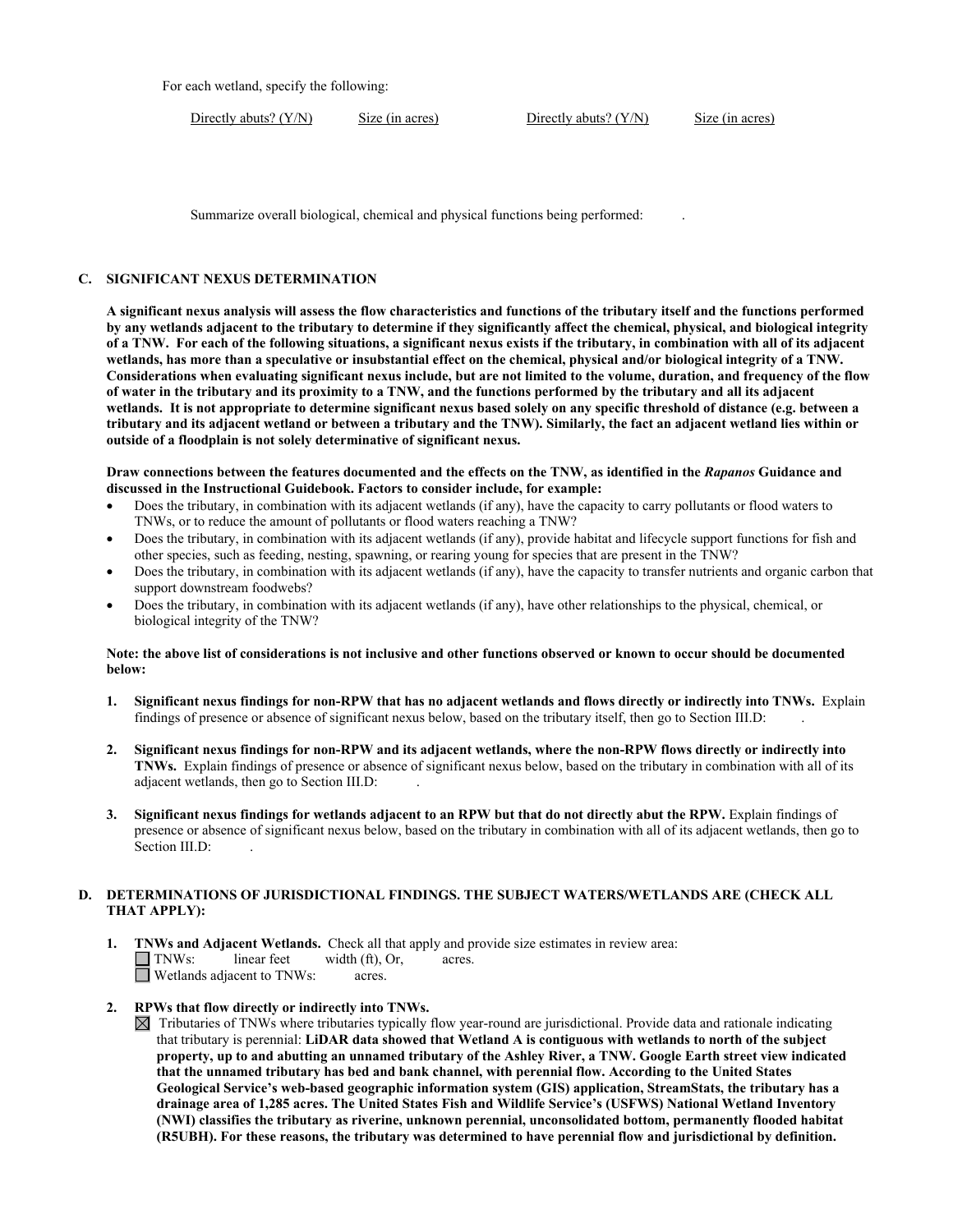|    | Tributaries of TNW where tributaries have continuous flow "seasonally" (e.g., typically three months each year) are<br>jurisdictional. Data supporting this conclusion is provided at Section III.B. Provide rationale indicating that tributary flows<br>seasonally:                                                                                                                                                                                                                                                                                                                                                                            |
|----|--------------------------------------------------------------------------------------------------------------------------------------------------------------------------------------------------------------------------------------------------------------------------------------------------------------------------------------------------------------------------------------------------------------------------------------------------------------------------------------------------------------------------------------------------------------------------------------------------------------------------------------------------|
|    | Provide estimates for jurisdictional waters in the review area (check all that apply):<br>Tributary waters:<br>linear feet<br>width (ft).<br>Other non-wetland waters:<br>acres.<br>Identify type(s) of waters:                                                                                                                                                                                                                                                                                                                                                                                                                                  |
| 3. | Non-RPWs <sup>8</sup> that flow directly or indirectly into TNWs.<br>Waterbody that is not a TNW or an RPW, but flows directly or indirectly into a TNW, and it has a significant nexus with a<br>TNW is jurisdictional. Data supporting this conclusion is provided at Section III.C.                                                                                                                                                                                                                                                                                                                                                           |
|    | Provide estimates for jurisdictional waters within the review area (check all that apply):<br>Tributary waters:<br>linear feet<br>width (ft).<br>Other non-wetland waters:<br>acres.<br>Identify type(s) of waters:                                                                                                                                                                                                                                                                                                                                                                                                                              |
| 4. | Wetlands directly abutting an RPW that flow directly or indirectly into TNWs.<br>Wetlands directly abut RPW and thus are jurisdictional as adjacent wetlands.<br>$\boxtimes$<br>$\boxtimes$ Wetlands directly abutting an RPW where tributaries typically flow year-round. Provide data and rationale<br>indicating that tributary is perennial in Section III.D.2, above. Provide rationale indicating that wetland is<br>directly abutting an RPW: LiDAR data showed that Wetland A continues offsite and is contiguous with wetlands<br>to north of the subject property, up to and abutting an unnamed tributary of the Ashley River, a TNW. |
|    | Wetlands directly abutting an RPW where tributaries typically flow "seasonally." Provide data indicating that tributary<br>is seasonal in Section III.B and rationale in Section III.D.2, above. Provide rationale indicating that wetland is directly<br>abutting an RPW:                                                                                                                                                                                                                                                                                                                                                                       |
|    | Provide acreage estimates for jurisdictional wetlands in the review area: 2.55 acres.                                                                                                                                                                                                                                                                                                                                                                                                                                                                                                                                                            |
| 5. | Wetlands adjacent to but not directly abutting an RPW that flow directly or indirectly into TNWs.<br>Wetlands that do not directly abut an RPW, but when considered in combination with the tributary to which they are adjacent<br>and with similarly situated adjacent wetlands, have a significant nexus with a TNW are jurisidictional. Data supporting this<br>conclusion is provided at Section III.C.                                                                                                                                                                                                                                     |
|    | Provide acreage estimates for jurisdictional wetlands in the review area:<br>acres.                                                                                                                                                                                                                                                                                                                                                                                                                                                                                                                                                              |
| 6. | Wetlands adjacent to non-RPWs that flow directly or indirectly into TNWs.<br>Wetlands adjacent to such waters, and have when considered in combination with the tributary to which they are adjacent and<br>with similarly situated adjacent wetlands, have a significant nexus with a TNW are jurisdictional. Data supporting this<br>conclusion is provided at Section III.C.                                                                                                                                                                                                                                                                  |
|    | Provide estimates for jurisdictional wetlands in the review area:<br>acres.                                                                                                                                                                                                                                                                                                                                                                                                                                                                                                                                                                      |
| 7. | Impoundments of jurisdictional waters. <sup>9</sup><br>As a general rule, the impoundment of a jurisdictional tributary remains jurisdictional.<br>Demonstrate that impoundment was created from "waters of the U.S.," or<br>Demonstrate that water meets the criteria for one of the categories presented above $(1-6)$ , or<br>Demonstrate that water is isolated with a nexus to commerce (see E below).                                                                                                                                                                                                                                      |

## **E. ISOLATED [INTERSTATE OR INTRA-STATE] WATERS, INCLUDING ISOLATED WETLANDS, THE USE, DEGRADATION OR DESTRUCTION OF WHICH COULD AFFECT INTERSTATE COMMERCE, INCLUDING ANY SUCH WATERS (CHECK ALL THAT APPLY):[10](#page-5-2)**

<sup>&</sup>lt;sup>8</sup>See Footnote #3.

<span id="page-5-1"></span><span id="page-5-0"></span> $^9$  To complete the analysis refer to the key in Section III.D.6 of the Instructional Guidebook.

<span id="page-5-2"></span> **review consistent with the process described in the Corps/EPA** *Memorandum Regarding CWA Act Jurisdiction Following Rapanos.* **10 Prior to asserting or declining CWA jurisdiction based solely on this category, Corps Districts will elevate the action to Corps and EPA HQ for**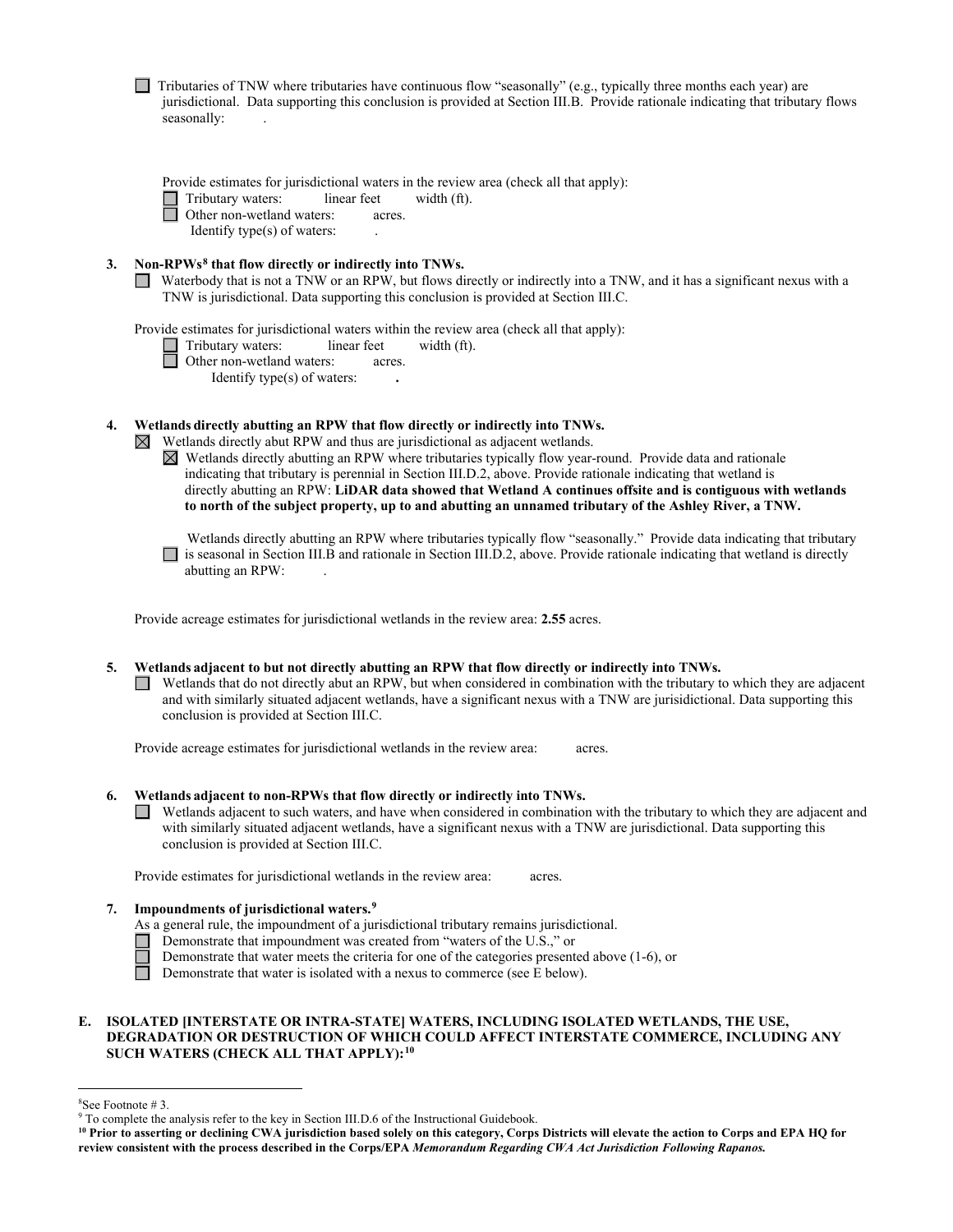|             | which are or could be used by interstate or foreign travelers for recreational or other purposes.<br>from which fish or shellfish are or could be taken and sold in interstate or foreign commerce.<br>which are or could be used for industrial purposes by industries in interstate commerce.<br>Interstate isolated waters. Explain:<br>Other factors. Explain:                                                                                                                                                                                                                                                                                                                                                                                                                                                                                                                                                                                                                                                                                                                                                                                                                                                                                                                                                                                                                                      |
|-------------|---------------------------------------------------------------------------------------------------------------------------------------------------------------------------------------------------------------------------------------------------------------------------------------------------------------------------------------------------------------------------------------------------------------------------------------------------------------------------------------------------------------------------------------------------------------------------------------------------------------------------------------------------------------------------------------------------------------------------------------------------------------------------------------------------------------------------------------------------------------------------------------------------------------------------------------------------------------------------------------------------------------------------------------------------------------------------------------------------------------------------------------------------------------------------------------------------------------------------------------------------------------------------------------------------------------------------------------------------------------------------------------------------------|
|             | Identify water body and summarize rationale supporting determination:                                                                                                                                                                                                                                                                                                                                                                                                                                                                                                                                                                                                                                                                                                                                                                                                                                                                                                                                                                                                                                                                                                                                                                                                                                                                                                                                   |
|             | Provide estimates for jurisdictional waters in the review area (check all that apply):<br>Tributary waters:<br>linear feet<br>width (ft).<br>Other non-wetland waters:<br>acres.<br>Identify type(s) of waters:<br>Wetlands:<br>acres.                                                                                                                                                                                                                                                                                                                                                                                                                                                                                                                                                                                                                                                                                                                                                                                                                                                                                                                                                                                                                                                                                                                                                                  |
| F.          | NON-JURISDICTIONAL WATERS, INCLUDING WETLANDS (CHECK ALL THAT APPLY):<br>If potential wetlands were assessed within the review area, these areas did not meet the criteria in the 1987 Corps of Engineers<br>Wetland Delineation Manual and/or appropriate Regional Supplements.<br>Review area included isolated waters with no substantial nexus to interstate (or foreign) commerce.<br>Prior to the Jan 2001 Supreme Court decision in "SWANCC," the review area would have been regulated based solely on the<br>"Migratory Bird Rule" (MBR).<br>Waters do not meet the "Significant Nexus" standard, where such a finding is required for jurisdiction. Explain:<br>$\boxtimes$<br>Other: (explain, if not covered above): There is a Borrow Pit (0.35) on the site which does not meet the definition of a water of<br>the United States. As stated in the Preamble to the November 13, 1986, Regulations found on page 41217, "waterfilled<br>depressions created in dry land incidental to construction activity and pits excavated in dry land for the purpose of obtaining<br>fill, sand, or gravel unless and until the construction or excavation operation is abandoned and the resulting body of water meets<br>the definition of waters of the United States." For these reasons, the borrow pit is determined to be non-jurisdictional and not<br>regulated by Section 404 of the CWA. |
|             | Provide acreage estimates for non-jurisdictional waters in the review area, where the sole potential basis of jurisdiction is the MBR<br>factors (i.e., presence of migratory birds, presence of endangered species, use of water for irrigated agriculture), using best professional<br>judgment (check all that apply):<br>Non-wetland waters (i.e., rivers, streams):<br>linear feet<br>width (ft).<br>Lakes/ponds:<br>acres.<br>Other non-wetland waters:<br>acres. List type of aquatic resource:<br>Wetlands: acres.<br>Provide acreage estimates for non-jurisdictional waters in the review area that do not meet the "Significant Nexus" standard, where such<br>a finding is required for jurisdiction (check all that apply):<br>Non-wetland waters (i.e., rivers, streams):<br>linear feet,<br>width (ft).<br>Lakes/ponds:<br>acres.<br>Other non-wetland waters: acres. List type of aquatic resource:<br>Wetlands:<br>acres.                                                                                                                                                                                                                                                                                                                                                                                                                                                              |
|             | <b>SECTION IV: DATA SOURCES.</b>                                                                                                                                                                                                                                                                                                                                                                                                                                                                                                                                                                                                                                                                                                                                                                                                                                                                                                                                                                                                                                                                                                                                                                                                                                                                                                                                                                        |
| $\boxtimes$ | A. SUPPORTING DATA. Data reviewed for JD (check all that apply - checked items shall be included in case file and, where checked<br>and requested, appropriately reference sources below):<br>Maps, plans, plots or plat submitted by or on behalf of the applicant/consultant: Request for Approved Jurisdictional Determination,<br>$3/4/21$ .<br>$\boxtimes$<br>Data sheets prepared/submitted by or on behalf of the applicant/consultant.<br>$\boxtimes$ Office concurs with data sheets/delineation report.<br>Office does not concur with data sheets/delineation report.<br>Data sheets prepared by the Corps:<br>Corps navigable waters' study:<br>U.S. Geological Survey Hydrologic Atlas:<br>USGS NHD data.<br>USGS 8 and 12 digit HUC maps.<br>U.S. Geological Survey map(s). Cite scale & quad name: Figure 1-USGS Topography, 3/4/21.<br>$\boxtimes$<br>$\boxtimes$<br>USDA Natural Resources Conservation Service Soil Survey. Citation: Figure 3- Soil Map, 3/4/21.<br>National wetlands inventory map(s). Cite name: Figure 2- NWI, 3/4/21.                                                                                                                                                                                                                                                                                                                                            |